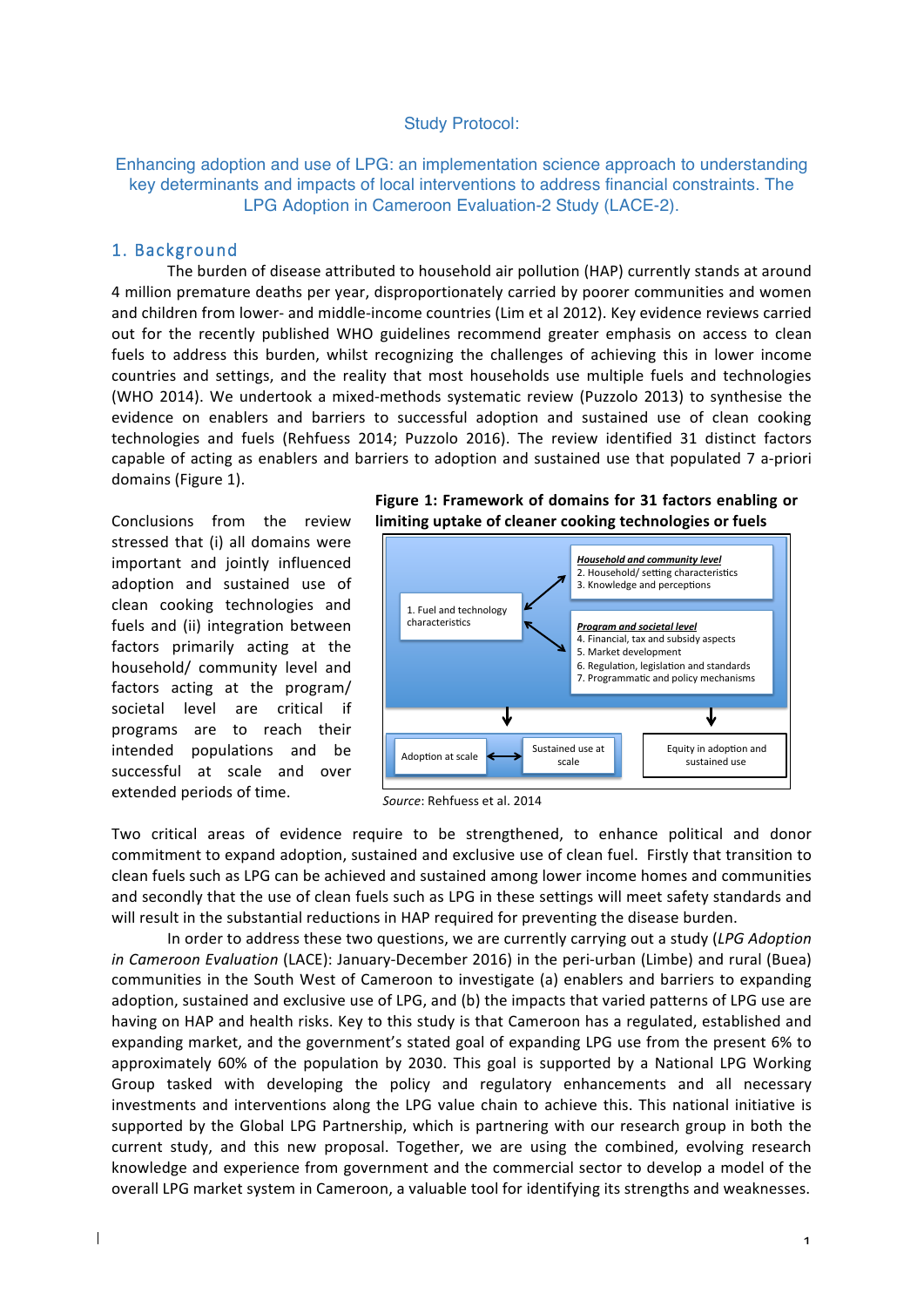Initial findings from LACE and the survey work conducted by GLPGP have identified two key barriers to both adoption and sustained/ exclusive use of LPG in these communities: (a) obtaining finance required for initial purchase of LPG kit and ongoing purchase of cylinder refills and (b) the need for extended cooking times for key foodstuffs (beans, cassava) for which users are reluctant to expend LPG.

Adopting the framework from our systematic review (Figure 1) together with key concepts from Implementation Science, The LPG Adoption in Cameroon Evaluation-2 Study (LACE-2) will Investigate (a) the impact of a practical solution (pressure cooker intervention) to the problem of foodstuffs with a long cooking duration in LACE communities and (b) the potential of a credit loan scheme (managed credit package intervention) on adoption and sustained use of LPG in LACE communities, drawing on the RE-AIM Framework - Table 1 (www.re-ain.hnfe.vt.edu).

**Table 1: Implementation Science Framework informing LACE-2 intervention approach** 

| Implementation Science Framework: RE-AIM Dissemination and Implementation Model                                          |                                                                                                    |  |  |  |  |  |  |  |
|--------------------------------------------------------------------------------------------------------------------------|----------------------------------------------------------------------------------------------------|--|--|--|--|--|--|--|
| <b>Summary:</b> RE-AIM model aims to focus on approaches that are likely to have the <i>highest population impact</i> in |                                                                                                    |  |  |  |  |  |  |  |
|                                                                                                                          | real-world environments. It has five domains to assess the potential population-level impact of an |  |  |  |  |  |  |  |
| intervention:                                                                                                            |                                                                                                    |  |  |  |  |  |  |  |
| Domain 1                                                                                                                 | <b>Reach</b> – proportion of the target population who participate in the intervention             |  |  |  |  |  |  |  |

| Domain 1 | Reach – proportion of the target population who participate in the intervention.            |  |  |  |  |
|----------|---------------------------------------------------------------------------------------------|--|--|--|--|
| Domain 2 | <b>Efficacy</b> – success rate of an intervention when implemented according to guidelines. |  |  |  |  |
| Domain 3 | Adoption - proportion of delivery organisations that adopt the intervention.                |  |  |  |  |
| Domain 4 | Implementation - extent to which an intervention is implemented as intended in real         |  |  |  |  |
|          | world settings.                                                                             |  |  |  |  |
| Domain 5 | <b>Maintenance</b> – an individual-level measure of the extent to which an intervention is  |  |  |  |  |
|          | sustained over time.                                                                        |  |  |  |  |

# 2. Aim and Objectives

Through application of our systematic review framework (Figure 1) and using Implementation Science to inform our approach, LACE-2 aims to advance understanding of barriers and enablers to increasing adoption, exclusive and sustained use of LPG and investigate potential solutions to key barriers to inform National Government policy in Cameroon and beyond.

Using a mixed-methods approach, specific objectives of LACE-2 are to:

- 1. Assess the impact on adoption and sustained use of LPG of a managed credit/loan scheme (provided by a local micro-credit institution) to fund initial purchase of start-up kit and first refill for LPG.
- 2. Assess the impact on adoption and more exclusive use of LPG of a pressure cooker to address the problem of foods requiring extended cooking periods.
- 3. Apply new participatory methods at community and household level including Photo Voice methodology to assess LPG acceptability and use over time.

## 3. Methods

## 3.1 Study setting

LACE-2 will be conducted in the South West region of Cameroon (Table 2). Limbe and Buea represent peri-urban and rural communities in Cameroon with established and expanding LPG markets. Research is currently being undertaken in these communities for the LACE project and this will help to inform the practical and financial community interventions and provide a setting for the Photo Voice study.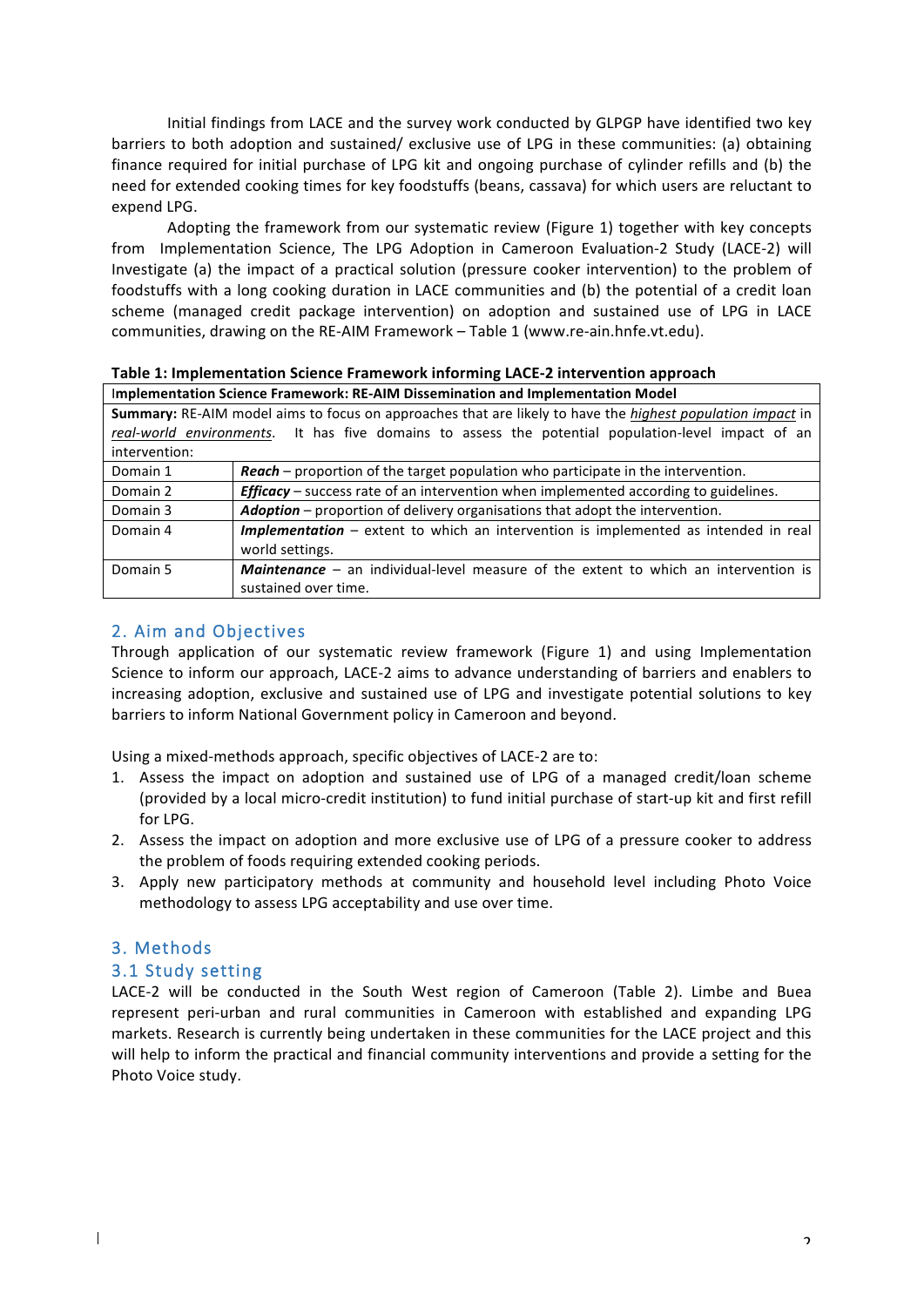| ID | Proposed area      | Region             | Current status of LPG use    | Component of LACE-2             |
|----|--------------------|--------------------|------------------------------|---------------------------------|
|    | Peri-urban and     | South-West         | Early stages, with potential | Building on work from LACE:     |
|    | rural areas: Limbe | Region             | for expansion; close to      | 1. Loan/ credit intervention    |
|    | and Buea           | (English speaking) | filling centre and long-term | 2. Pressure cooker intervention |
|    |                    |                    | consumers (Limbe area)       | 3. Photo voice study            |

### **Table 2: Proposed study region**

## 3.2 Study design

### **3.2.1 Intervention 1: Managed loan scheme**

The managed loan intervention study will be carried out in Batoke, a community in Limbe. The community, represented by its chief, expressed interest in taking part in the loan after preliminary discussions with GLPGP, our research partner. GLPGP have facilitated the involvement of a Cameroon community lending network (Mutuelle Financière des Femmes Africaines (MUFFA). MUFFA are financial mutual community organisations for African women that (i) support African women with limited incomes, (ii) provide a framework in which micro-entrepreneurial women can conceive and develop their projects and (iii) structure and channel women's economic potential to help them to fight against poverty. The MUFFA belongs to a vast microfinance network in rural areas under the patronage of the Afriland First Bank and the ADAF, and the  $MC<sup>2</sup>$  (Mutual Growth Communities) present in 9 of the 10 provinces in Cameroon. The new MUFFA group set up in Batoke has received all licenses and approvals for managing the micro finance pilot to support the purchase the equipment necessary to adopt LPG. GLPGP will advance the initial funding to the MUFFA registered group who will manage the signing up of households to the loan scheme, distribution of equipment and repayments of the loan during the loan scheme period.

#### *Intervention:*

The intervention community (Batoke) will receive a marketing campaign to advertise the benefits of LPG and the loan scheme together with demonstrations of using LPG for cooking. Following the marketing campaign a microloan package will be offered to interested households (the loan will cover the start-up kit (LPG cylinder, regulator, house and two burner stove) and one LPG refill. This will be available to approximately 150 households on a first come first served basis. The loan is for 50,000 CFA (\$81) and includes a 15% refundable deposit (to encourage repayments). A local LPG marketer (GlocalGAZ) will supply the equipment to households that sign up to the microloan pilot. Households signing up to the loan will pay a 10% refundable deposit prior to receiving the LPG equipment. The loan period will be 6 months and scheduled payments will be required on a monthly basis until completion of the loan.

### *Design:*

The study design for evaluating the microloan pilot will be a 'before-and-after design' of loan beneficiaries (those accepting the loan) with a community level comparison between the intervention community (Batoke) and a comparable control community (similar in demographic and geographical composition) where the microloan will not be present.

### *Beneficiary evaluation:*

### **1. Baseline**

A baseline survey will be carried out for the approx. 150 households around the time they sign up for the microloan. This will collect information about the demographic and socio-economic characteristics of the households together with information on fuel use, cooking practices, perceptions of LPG as a fuel and health related to household air pollution (respiratory health, headaches, eye irritation and burns). Before installation of the LPG equipment a sub-sample of 30 beneficiaries (selected randomly from those providing consent) will receive 48hr exposure monitoring of kitchens and the main cook. This will be carried out using MicroPEMs (installed in the

 $\mathbf{I}$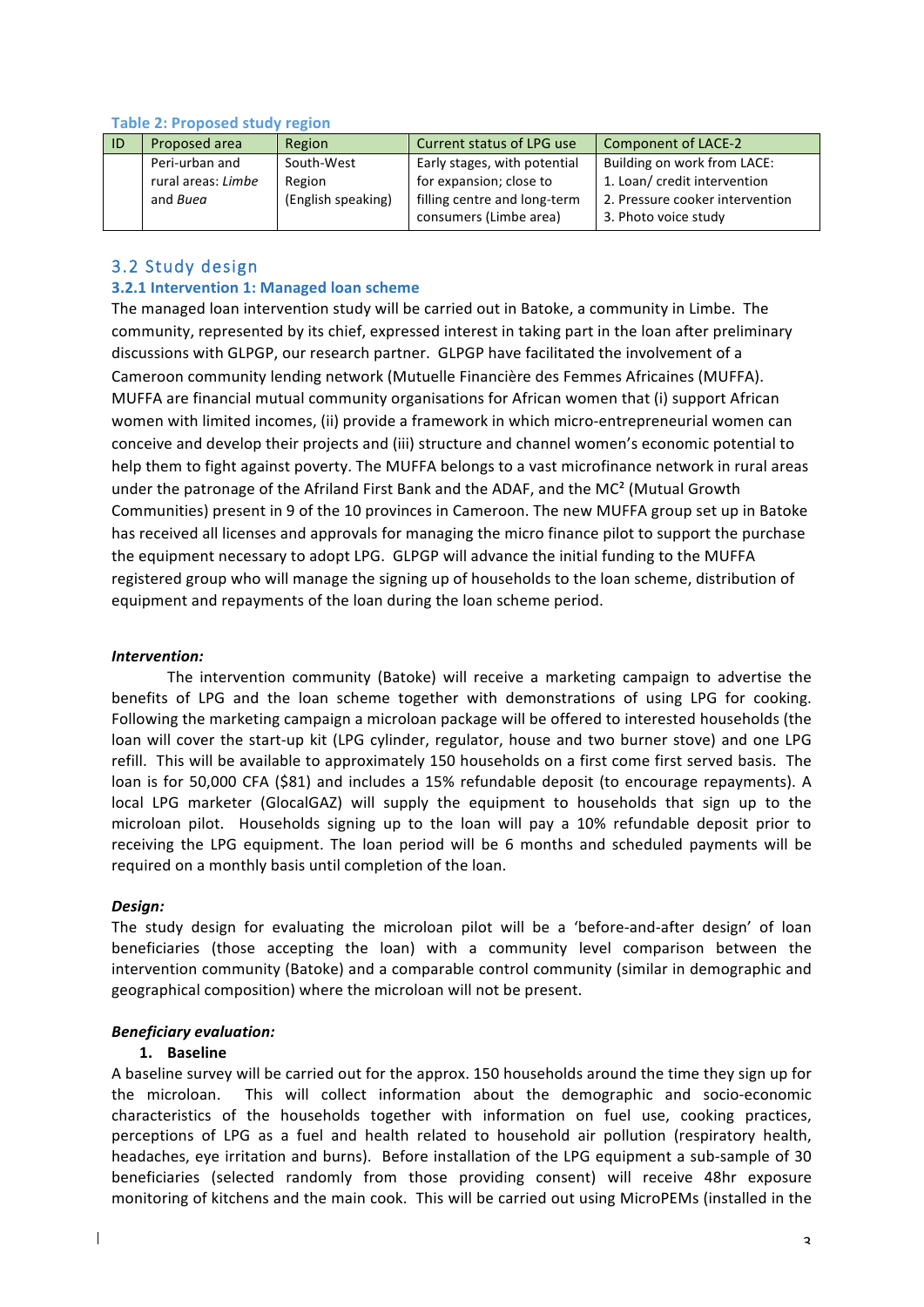kitchen according to established protocols and worn by the main cook on a bespoke apron). 48hr ambient monitoring of particulate matter (PM<sub>2.5</sub>) using microPEMs will be conducted at a central site within the community. An incentive will be given to these households of one free LPG refill (to be distributed at the end of the loan period).

#### **2. Follow-up**

After 1 month a sub-sample of 10 households will receive qualitative semi-structured interviews to explore decision making processes around (i) adopting the loan and (ii) cooking and fuel practices. A mid-point evaluation will be conducted after 3 months collecting limited survey information on management of the loan and changes in cooking practices and fuel use. At the end of the loan period 48hr measurements of PM<sub>2.5</sub> exposure (kitchens and main cooks) will be repeated in the 30 consenting households. Additional ambient monitoring of particulate matter will be undertaken. All households will receive an additional quantitative survey enquiring about fuel use, cooking practices, perceptions of LPG as a fuel and health related to household air pollution (respiratory health, headaches, eye irritation and burns). Finally, 10 households will receive semi-structured interviews exploring their experiences of the microloan, adoption of LPG and changes in behaviour.

#### *Community Comparison:*

A rapid census survey (demographic and socio-economic characteristics, fuel use, cooking practices and perceptions of LPG as a fuel) will be undertaken in representative samples of approximately 500 households in the intervention community (Batoke) and a comparable control community (similar in composition and geography to the intervention community). This will be carried out at the same time beneficiary households begin to receive LPG equipment under the loan scheme. After the 6month loan period the census surveys will be repeated to identify changes in fuel use, cooking practices and LPG perceptions during the LPG adoption period. A small sub-sample of 5 households that adopted LPG during this time (who did not take part in the microloan initiative) will receive a semi-structured interview to explore the context and decision making processes around this adoption. An additional sample of 5 households not using LPG at the end of the loan period will receive a semi-structured interview to explore perspectives around the microloan initiative.

The main outcome for the microloan evaluation will be the proportion of cooking carried out using LPG. Assuming that control households currently use LPG for 25% of cooking, it is hypothesised that the homes accepting the loan scheme for the LPG start-up kits and refills (intervention homes) will use LPG to meet 45% of their cooking requirements by the end of the loan period. With a significance of 5% and a power of 80%, 89 households would be required in intervention and control arms of the study. Allowing for approximately 10% loss to follow-up a total of 200 households (100 in each group) would be required for the study. Additional outcomes to be assessed in the study include (i) initial adoption/ purchase of LPG start-up kit and repeated purchase of refills (ii) loan repayments and default rates (i.e. household ability to repay the loan bit by bit) and (iii) reductions in concentration and exposure to HAP (PM<sub>2.5</sub> and CO).

#### **3.2.2 Intervention 2: Pressure cooker study**

Households in Limbe identified as currently using LPG as a secondary fuel or as a primary fuel but with wood/ biomass as a secondary fuel (identified from the evaluation work conducted by LACE), will be selected from as the eligible population for the intervention study. 200 eligible homes will be randomly allocated to either receive a locally sourced pressure cooker, with training in use of the cooker and in cooking foods with LPG, or to just receive instruction in cooking foods with LPG.

#### **1. Baseline**

 $\mathbf{I}$ 

Detailed baseline assessment of fuel procurement, fuel use and cooking practices will be carried out prior to randomisation. After randomisation households offered the intervention will be given instruction in how to use the pressure cooker to cook (i) staple/ routine foods (rice, vegetables), (ii) long duration foods (e.g. beans, cassava) and (iii) large and varied meals (e.g. for extended family) to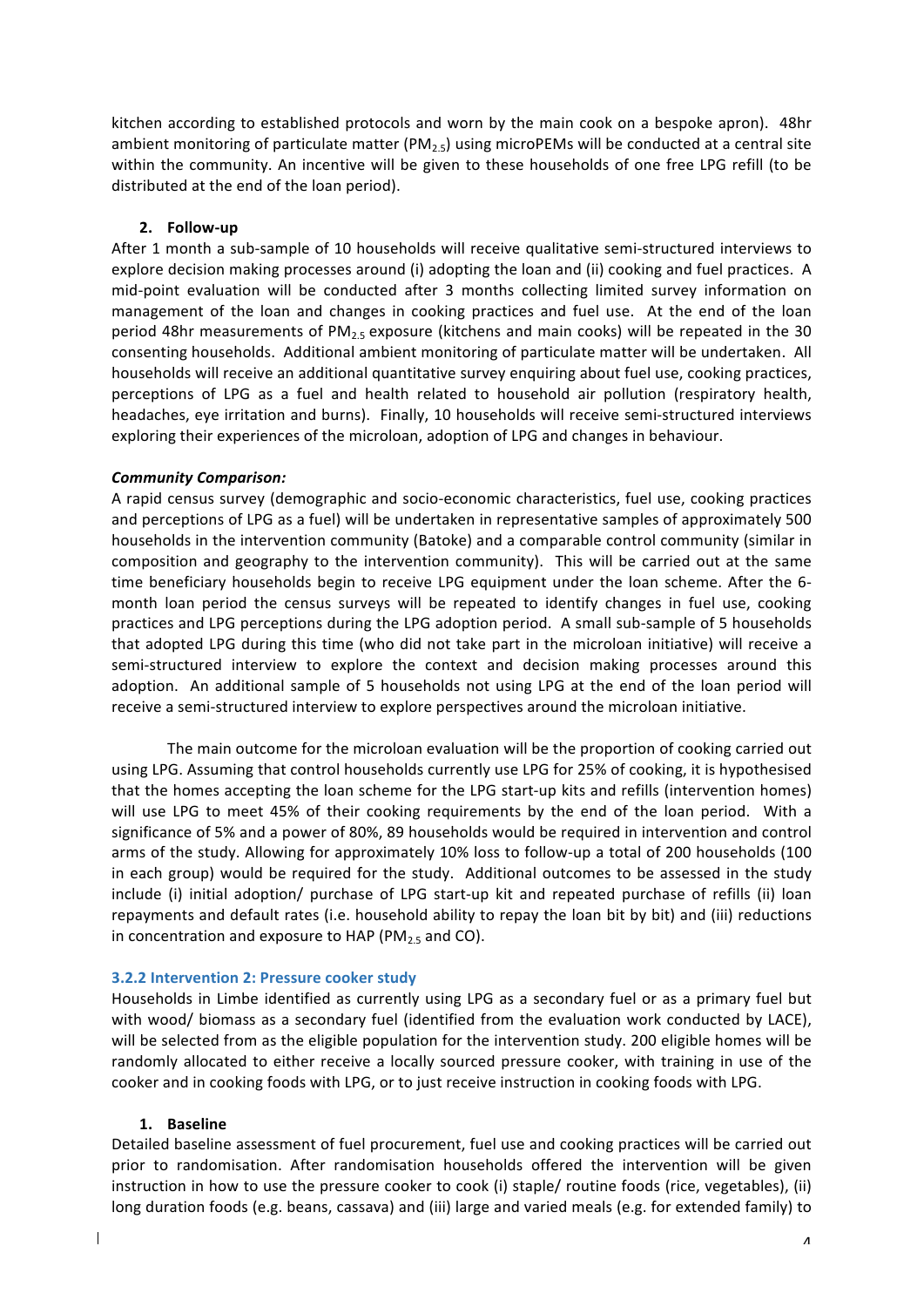meet the majority of cooking demands. Prior to allocation of the pressure cookers, participants from intervention and control households will be asked to keep a cooking diary of (i) people cooked for, (ii) foods cooked and (iii) fuels used for cooking over a 7-day period and their LPG cylinders will be weighed. During this 7-day period stove-use-monitoring (SUMs) will be carried out in a sub-sample of 30 intervention and control homes of their LPG burner (iButtons) and the open fire (kSUMS).

### **2. Follow-up**

The intervention study will be conducted over a 6 month period. Each month households will be asked about purchase of new LPG refills and their LPG cylinder will be weighed. At the end of the 6 month intervention period households will be surveyed concerning their fuel procurement, fuel use and cooking practices. They will also be asked to keep an additional 7-day cooking diary (identical to baseline). The 60 households (30 intervention and 30 control) that took part in the baseline stoveuse-monitoring (SUM) will have additional 7-day SUM of their LPG burner (iButtons) and the open fire (kSUMS). 10 semi-structured interviews will be conducted of intervention (n=5) and control (n=5) households exploring perspectives around cooking traditional foods using LPG.

The main outcome for the study will be the change in proportion of overall cooking done using LPG. Assuming that households currently use LPG for 25% of cooking, it is hypothesised that the homes using pressure cookers effectively as part of their cooking practice (intervention homes) will increase the proportion of cooking carried out using LPG to 45%. With a significance of 5% and a power of 80%, 89 households would be required in intervention and control arms of the study. Allowing for approximately 10% loss to follow-up a total of 200 households (100 in each group) would be required for the study. Additional outcomes include (i) the change in the proportion of long duration foodstuffs cooked with LPG and (ii) overall user acceptance of and satisfaction with pressure cookers. Upon completion of the intervention study the 100 control households will all receive a pressure cooker (with instruction in safety and use).

### **3.2.3 Participatory methods using Photo Voice**

 $\overline{1}$ 

Photo Voice is a qualitative, participatory methodology that is particularly well-suited to identifying social phenomena in naturalistic settings revealing the perspectives and priorities of study participants (Wang et al 1997). PV aims to make visible the "hidden" context of everyday lives, not just through the use of photographic images themselves but through the interpretation of these images by the study participants who took the photographs. The Photo Voice study will help to understand the societal and cultural factors that influence (i) initial adoption and (ii) sustained and exclusive use of LPG as a fuel in a peri-urban well established LPG market in Cameroon (Limbe). The Photo Voice study aims are:

- 1. To identify perceived facilitators and barriers to initial adoption of LPG (including purchase of start up kit), from a range of social, cultural and gender perspectives.
- 2. To identify perceived facilitators and barriers to exclusive and sustained use of LPG.
- 3. To empower communities to overcome perceived barriers in adoption and more exclusive use of LPG.

14 purposively sampled individuals who took part in the LACE study – representing LPG users (n=7) and exclusive biomass users (n=7) who have expressed an interest to use more LPG (in current users) or adopt LPG (in biomass users) - will be recruited and trained in use of digital photography. A five stage PV-methodology will then be employed to address the study aims: (i) initial focus group to describe PV objectives and phenomena to be recorded, (ii) participants take series of photographs to represent phenomena, (iii) photos contextualised by participants through interview, (iv) collective reflection of 'data' (photographs and narratives) in focus groups and  $(v)$  sharing of findings with a wider audience (village/ community exhibition). The PV study will be conducted over a 6-month period.